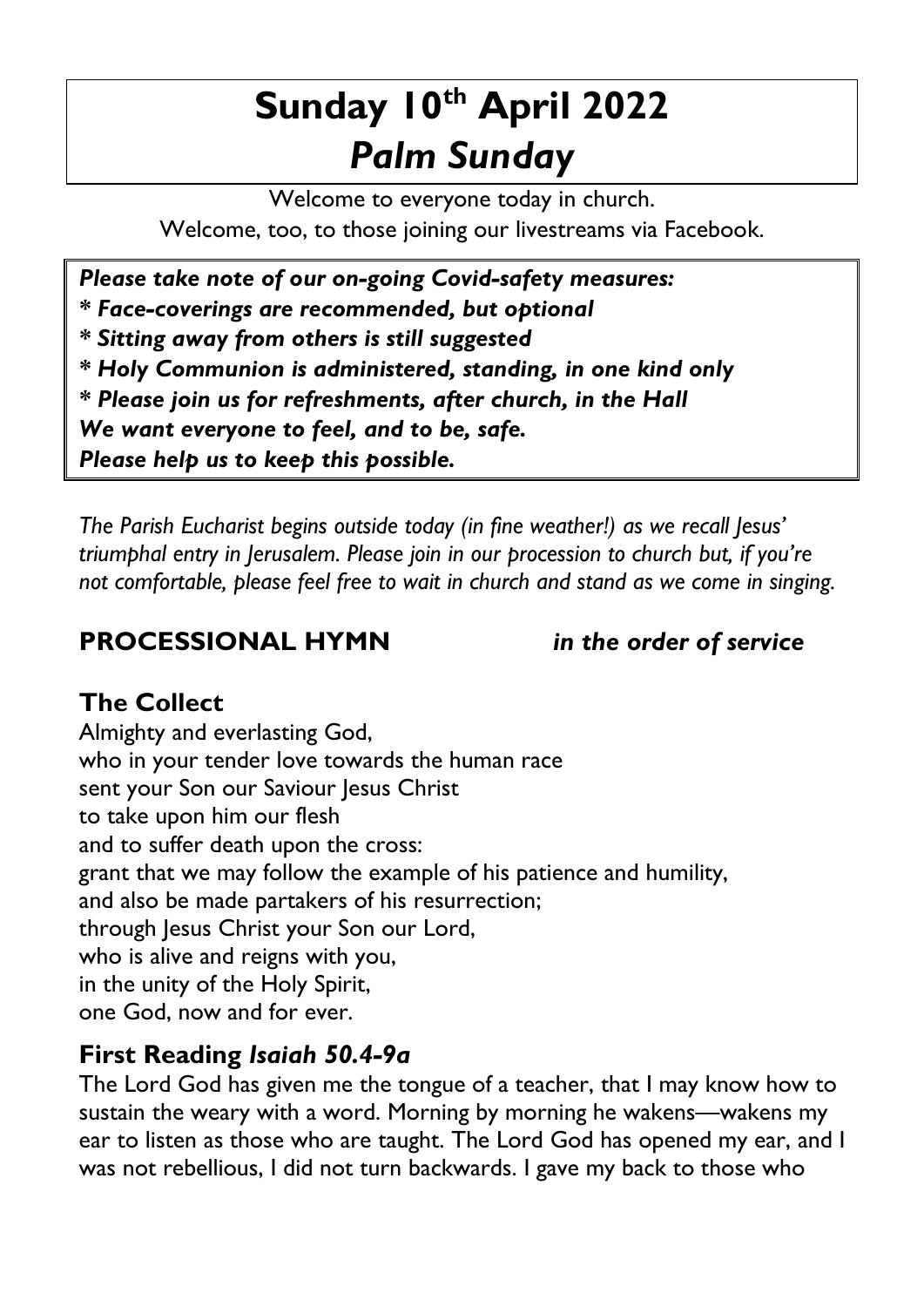struck me, and my cheeks to those who pulled out the beard; I did not hide my face from insult and spitting.

The Lord God helps me; therefore I have not been disgraced; therefore I have set my face like flint, and I know that I shall not be put to shame; he who vindicates me is near. Who will contend with me? Let us stand up together. Who are my adversaries? Let them confront me. It is the Lord God who helps me; who will declare me guilty? All of them will wear out like a garment; the moth will eat them up.

| <b>GRADUAL HYMN</b> | <b>St Thomas</b> 228 |  |
|---------------------|----------------------|--|
|                     | St James 79          |  |

#### **Gospel Reading**

#### *The Passion of Our Lord Jesus Christ according to Luke*

*It is traditional to stand for the reading of the Passion but as it is quite long, please feel able to sit, and stand at the words* For if they do this when the wood is green, what will happen when it is dry?

| <b>OFFERTORY HYMN</b>                                                                                                                                                                                                                                                               | <b>St Thomas</b><br>St James  | 329<br>86                                            |
|-------------------------------------------------------------------------------------------------------------------------------------------------------------------------------------------------------------------------------------------------------------------------------------|-------------------------------|------------------------------------------------------|
| <b>COMMUNION HYMN</b>                                                                                                                                                                                                                                                               | St Thomas 52, 159<br>St James | 83                                                   |
| <b>Prayer after Communion</b><br>Lord Jesus Christ,<br>you humbled yourself in taking the form of a servant,<br>and in obedience died on the cross for our salvation:<br>give us the mind to follow you<br>and to proclaim you as Lord and King,<br>to the glory of God the Father. |                               |                                                      |
| <b>FINAL HYMN</b>                                                                                                                                                                                                                                                                   | St James                      | <b>St Thomas 46</b> (v1, 3, 4, 7)<br>338 (omit $*$ ) |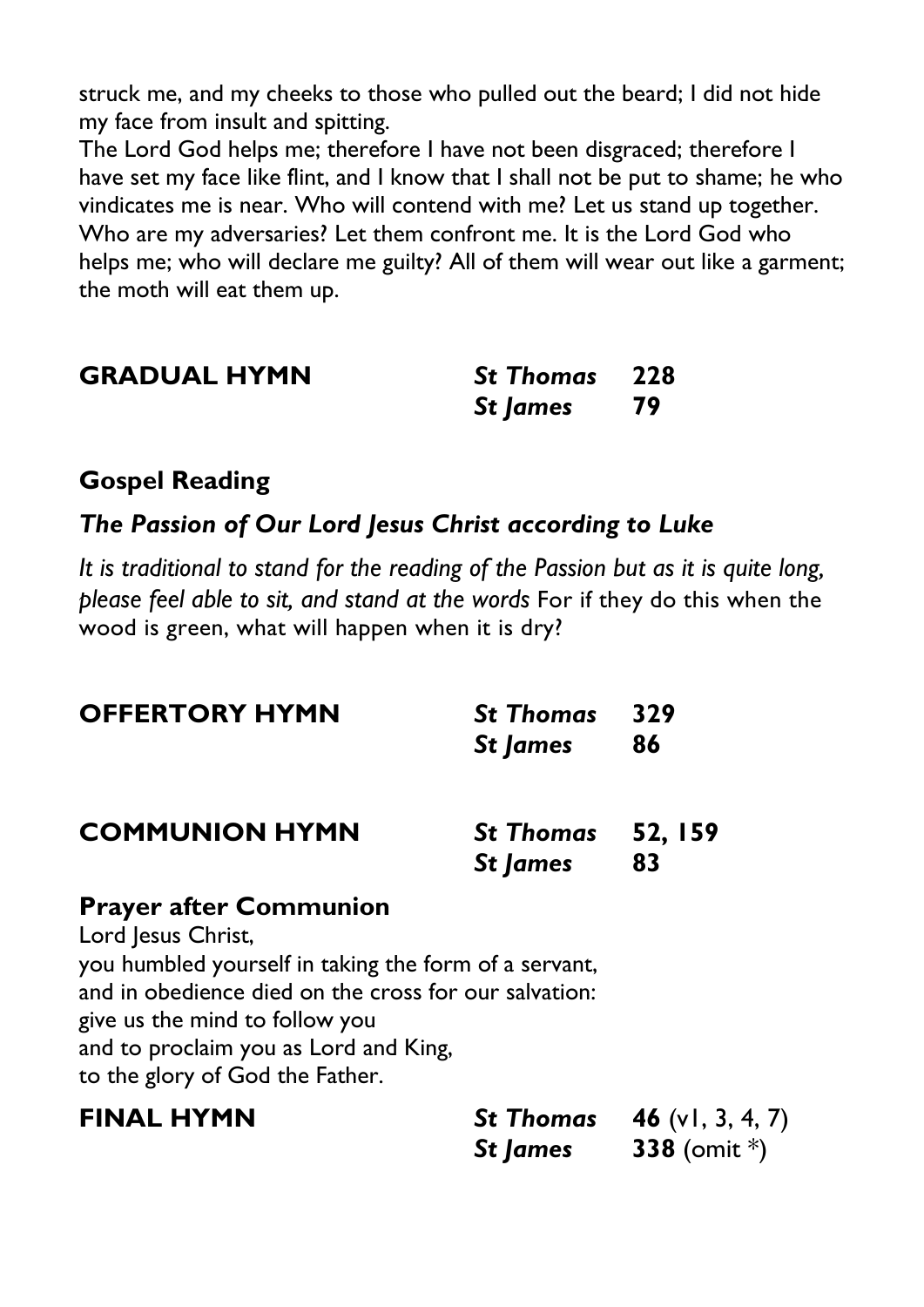# **The Week Ahead & Information**

**Today** 11.15 Holy Baptism of George *at St Thomas'* 12.30 Holy Baptism of Otis *at St Thomas'* 6.30pm The Cross of Christ *at St James*

### **HOLY WEEK**

#### **Monday-Thursday**

|                                  | 9am                                                            | Morning Prayer on St Thomas' Facebook page                                                                                                                                                                      |
|----------------------------------|----------------------------------------------------------------|-----------------------------------------------------------------------------------------------------------------------------------------------------------------------------------------------------------------|
| Monday                           | 7pm                                                            | Stations of the Cross & Eucharist at St James'                                                                                                                                                                  |
| Tuesday                          | 10am<br>12 <sub>pm</sub><br>2 <sub>pm</sub><br>7 <sub>pm</sub> | Eucharist at St James'<br>Eat & Meet Lunch at St James'<br>Mothers' Union Stations of the Cross in church<br>Stations of the Cross & Eucharist at St Thomas'                                                    |
| Wednesday                        | 7 <sub>pm</sub>                                                | Stations of the Cross & Eucharist at St James'                                                                                                                                                                  |
| <b>Maundy</b><br><b>Thursday</b> | 7 <sub>pm</sub>                                                | 2.30pm Thursday Friends & Food in St Thomas' Hall<br>The Liturgy of Maundy Thursday at both churches                                                                                                            |
| Good Friday                      | 10.30<br>2 <sub>pm</sub>                                       | 10.15 Walk from church to Greenfield Gardens<br>Ecumenical Service in Greenfield Gardens followed by<br>walk to Cribden Hill with 3 crosses to plant on the hillside<br>Liturgy of Good Friday at both churches |
| <b>Holy</b><br><b>Saturday</b>   |                                                                | Churches are prepared for Easter                                                                                                                                                                                |

#### **Next Sunday – 17th April – EASTER DAY** *Please bring something to make a joyful noise for during the services. Easter bonnets encouraged!*

| NB .  | No Evening Prayer today                |
|-------|----------------------------------------|
| 12.30 | Holy Baptism of Carson at St James'    |
|       | followed by bacon butties              |
| 10.45 | Festival Eucharist at St James'        |
| 9.15  | Festival Eucharist at St Thomas'       |
|       | followed by breakfast in the Refectory |
| 6am   | Dawn Vigil Eucharist at St Thomas'     |